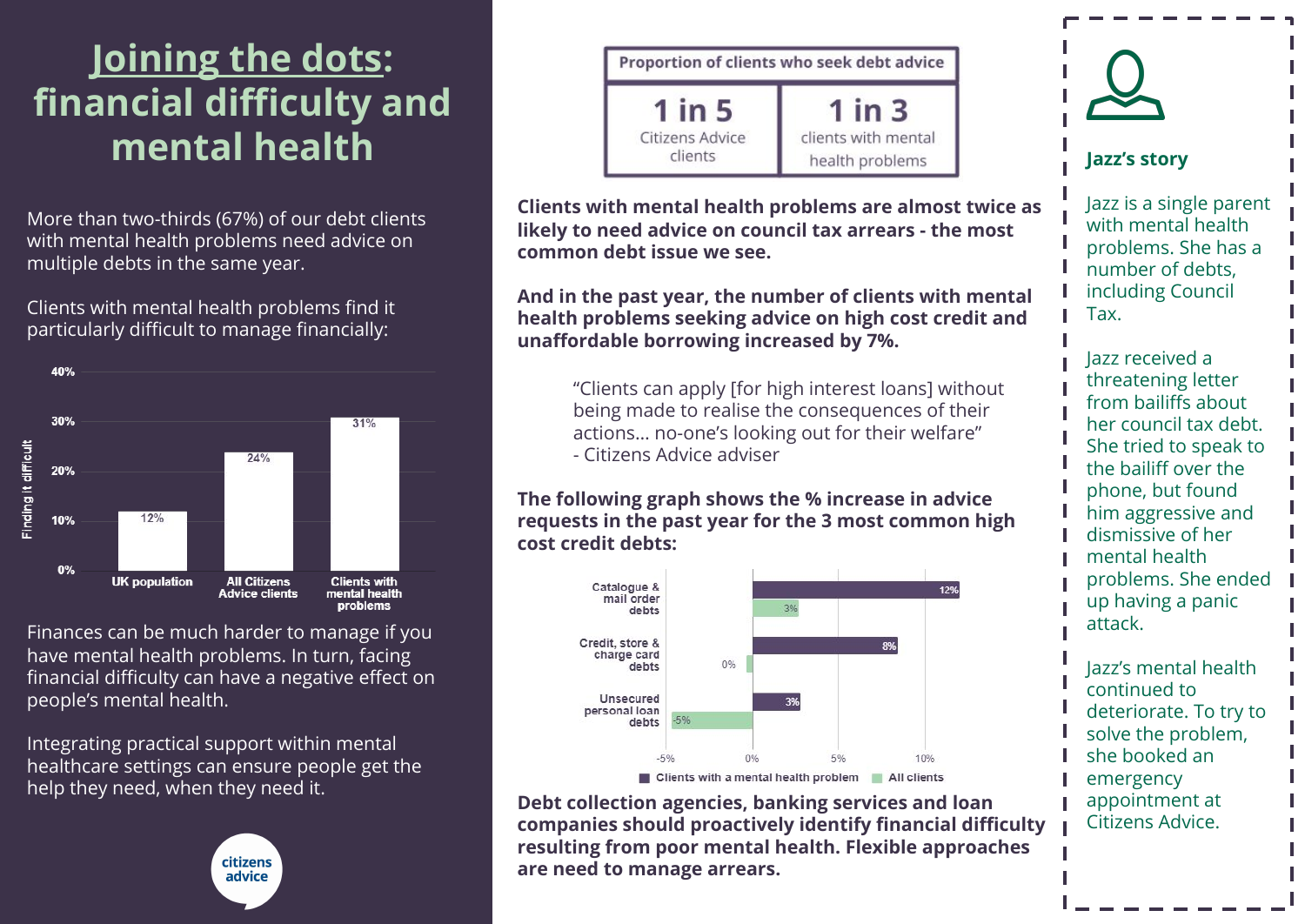# **[Joining the dots:](https://www.citizensadvice.org.uk/joining-the-dots-integrating-practical-support-in-mental-healthcare-settings-in-england) essential services and mental health**

In the past year we have seen a 15% increase in consumer, utilities and telecoms issues for clients with mental health problems.

Compared to our clients overall, clients with mental health problems are particularly likely to need advice on basic utilities:

- **49%** more likely for their fuel supply
- **77%** more likely for their water supply

In particular, clients with mental health problems are much more likely to seek advice on the following fuel and water issues:



% more likely clients with mental health problems are to seek advice than clients overall



**Clients with mental health problems who need advice on consumer issues, such as faulty goods or poor service, are much more likely to need other types of advice too.**

Percentage of clients needing advice on other issues alongside their consumer issue:



**Clients with mental health problems are also much more likely to need advice because of disconnection, which can further exacerbate health issues:** 



**While regulators have heightened their focus on vulnerability in recent years, poor practice still exists.** 

**Essential service providers need to have effective processes in place for identifying and supporting customers with mental health problems.**



#### **Shariq's story**

Shariq has severe depression and spends extended periods in hospital. He went to a local phone shop to buy a basic pay-as-you-go phone, but was pressured into a contract for a high-end phone he did not need.

Shariq felt confused and that he had not had time to make a d ecision. Shariq's sup port worker advised him to return the phone im mediately, which he did.

However, since then Shariq has received demands for 2 months' rental plus a cancellation fee. This is causing Shariq serious distress and confusion.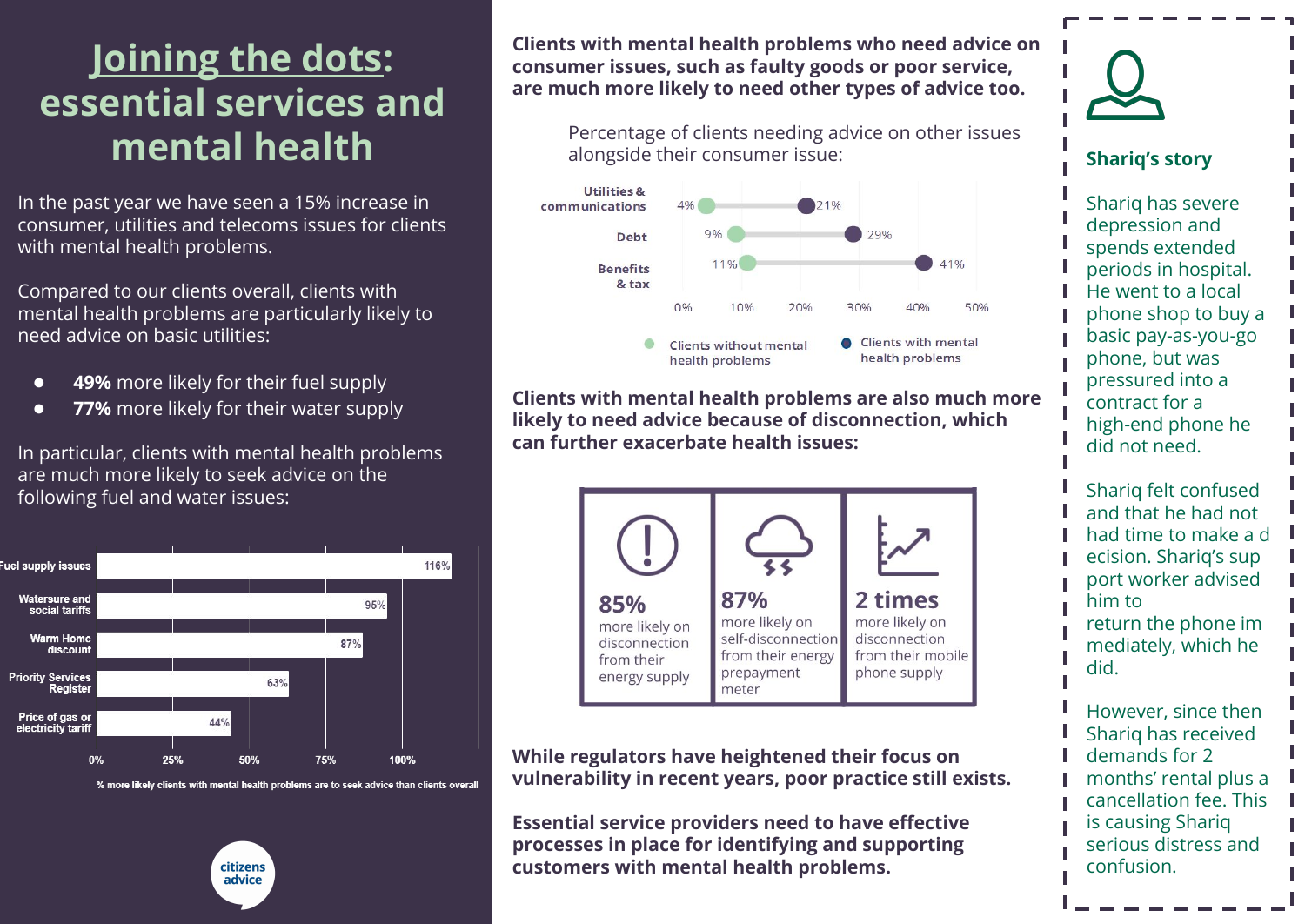## **[Joining the dots:](https://www.citizensadvice.org.uk/joining-the-dots-integrating-practical-support-in-mental-healthcare-settings-in-england) housing and mental health**

1 in 6 Citizens Advice clients with mental health problems seeks advice on housing issues. The majority of these are renters.

There has been a disproportionately large increase in clients with mental health problems needing advice on rent arrears in the past year:



There has also been a 9% increase in tenants with mental health problems needing eviction advice where they are not in arrears.

Access to safe, secure housing is vital if people are to maintain good health. And for those with mental health problems, this can be hard to find.



**People with mental health problems are more likely to require advice across a range of homelessness issues:**



### **Our advisers highlight that some councils fail to consider serious mental health problems as a priority need:**

"There's constant gatekeeping, not allowing clients to put in a homeless application until [Citizens Advice] force the issue. Mental health is less visible than a physical problem so easier to ignore." - Citizens Advice adviser

**Even where councils accept serious mental health conditions as a priority need, the homelessness assessment process can be too difficult for some to manage:**

> "The council were great but the client was too ill to accept their interview" - Citizens Advice adviser

**Without appropriate support, housing issues grow increasingly urgent and difficult to resolve. In turn, this can further exacerbate people's mental health problems.** 



### **Anisha's story**

Anisha is a mum of two facing eviction from her privately rented home for rent arrears. Anisha has anxiety and stress.

Her landlord didn't explain the eviction procedures correctly, which left Anisha confused about her rights. She didn't know when she needed to leave the property and was worried about what it meant for her children's schooling.

This has made Anisha's anxiety and stress much worse. The landlord seems unaware how his actions have impacted on Anisha's wellbeing.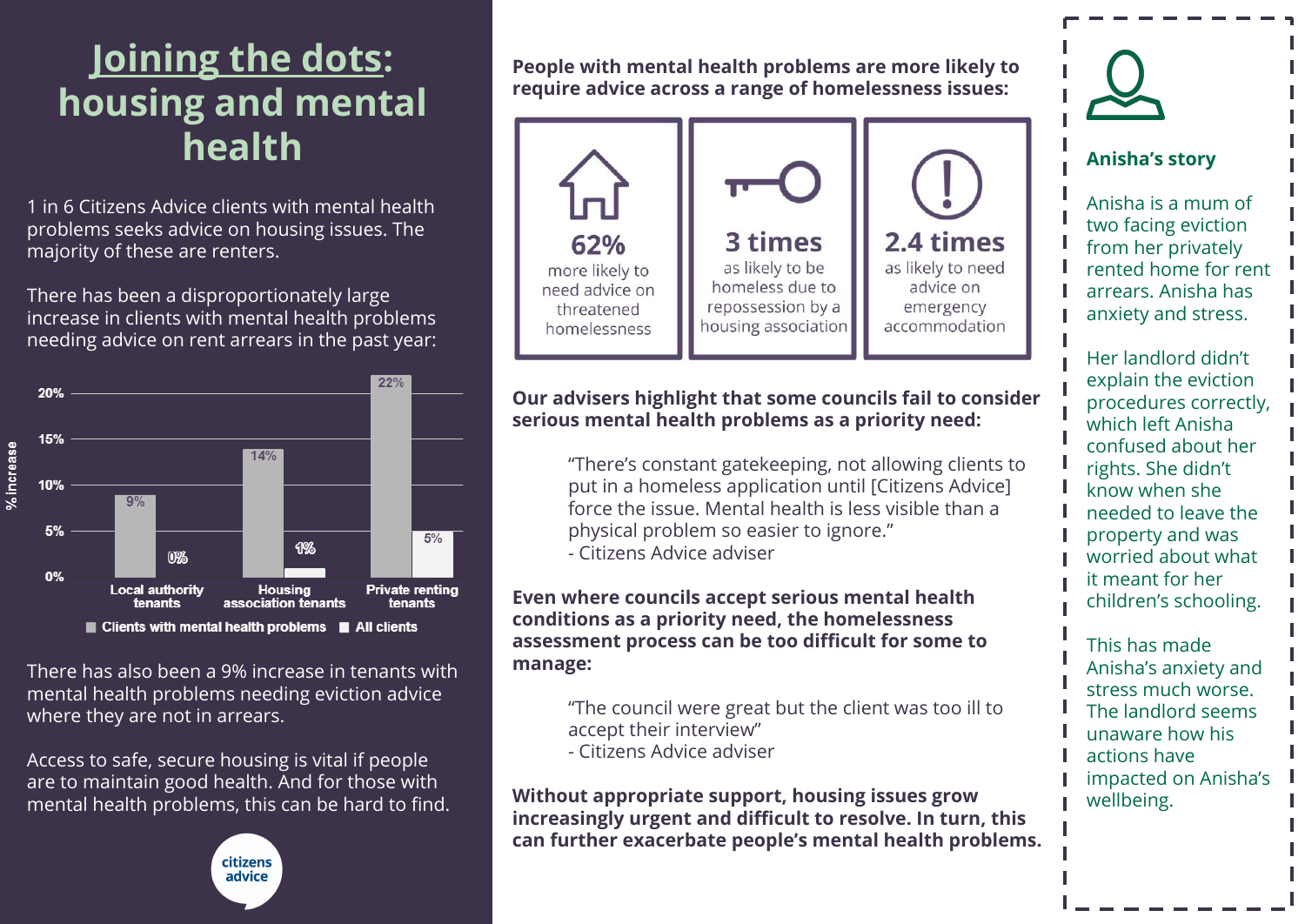## **[Joining the dots:](https://www.citizensadvice.org.uk/joining-the-dots-integrating-practical-support-in-mental-healthcare-settings-in-england) employment and mental health**

A quarter (24%) of all clients with mental health problems come to us for advice on employment.

Many of the clients we advise on employment also seek help with benefits, housing and debt problems that can act as barriers to gaining and retaining work.

Clients with mental health problems are particularly likely to experience these barriers. This graph shows the proportion of employment clients also needing other types of advice:



**Compared to clients overall, clients with mental health problems are:**

- **● 61% more likely to need advice on accessing jobs**
- **● 24% more likely to need advice on enforcing employment rights.**

**Over the past 3 months, 48% of our advisers helped clients with mental health problems who have experienced discrimination at work. This includes harassment, unfair treatment and refusal to make reasonable adjustments.** 

**Our national polling has also found that people with mental health problems can find work difficult to manage:**



**Advisers have stated the main barrier facing these clients is a lack of confidence acting on their rights, showing the importance of advocacy.**

**It is vital employers provide support and flexibility at work to help people with mental health problems maintain employment.**



### **Annie's story**

Annie had worked in a care home for four years, and had recently been diagnosed with depression.

As a result of this, she asked for a reduction in her working hours, but this was refused.

Instead, her employer dismissed her without paying Annie her full wages.

This had a significant impact on her - both causing financial hardship and exacerbating her depression.